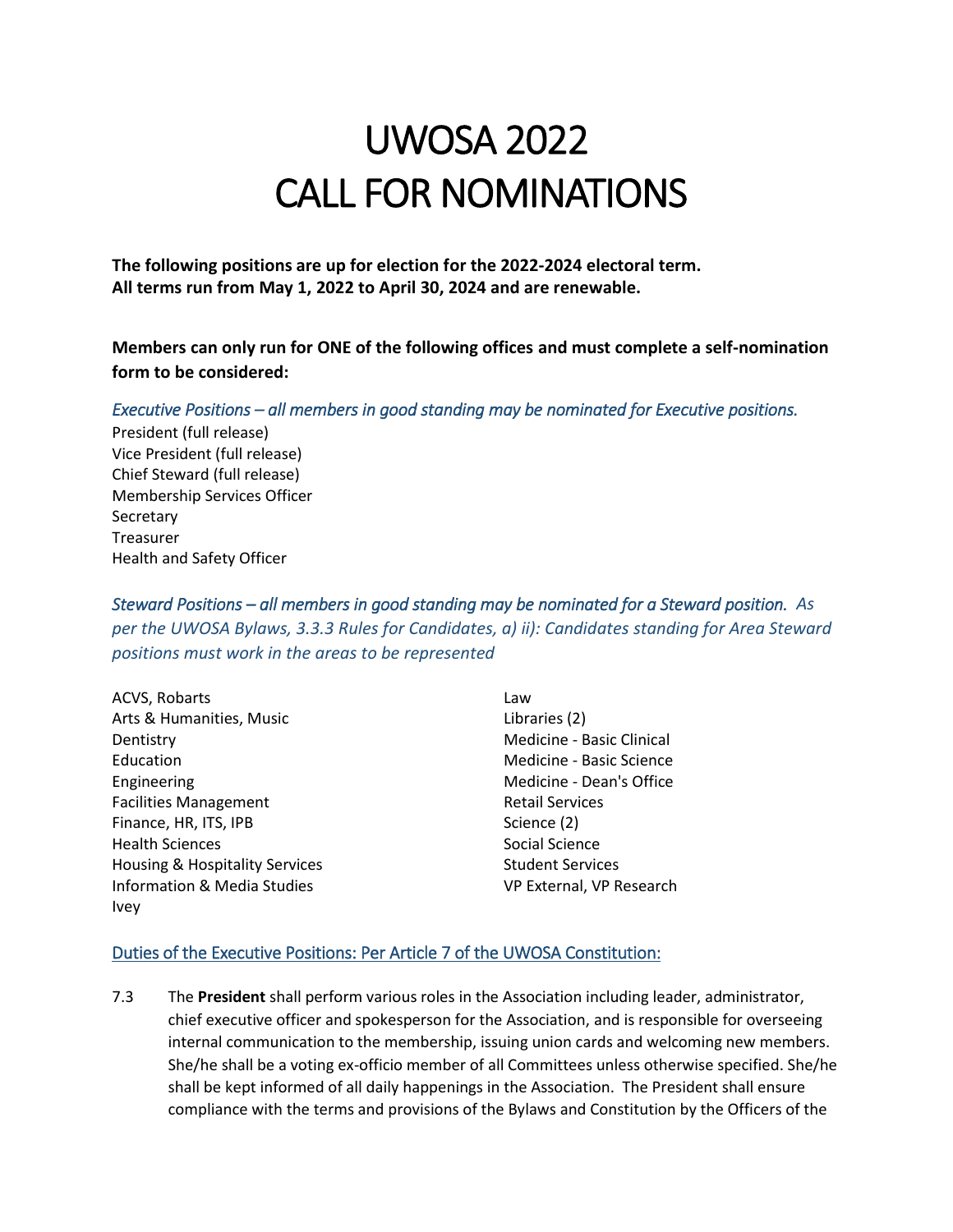Association, Stewards, and members of the Association. The President shall coordinate the ongoing training and education of elected officials and shall provide education and development opportunities to the general membership. The President may sit on the Negotiations Committee and Negotiating Team. She/he shall work toward an atmosphere of teamwork with the Executive Committee, the Stewards Council and the membership. She/he shall consult with the Executive Committee, or when the committee is not in session, with the members of the Executive Committee, concerning decisions or actions to be taken on behalf of the Association. The President shall also be responsible for the recruitment of members to fill vacant Executive positions between elections and shall work to ensure that all such positions are filled. In no event shall the President permit the business of the Association to suffer neglect or inaction. She/he shall supervise the affairs and operations of the Association and have the other powers and duties from time to time prescribed by the Executive Committee or incident to his/her office. **The term of office for the President shall be two (2) years and is renewable.**

- 7.4 The **Vice President** chairs both the Negotiating Committee and the Constitution and Bylaw Committee. Also the Vice President or his/her nominee acts as the chair of the Negotiating Team. The Vice President shall co-Chair the Membership, Newsletter and Social Committee and shall be responsible for the newsletter portfolio. As such, The Vice President shall act as the Managing Editor for the newsletter of the Association and is responsible for any associated subcommittee. During the absence of the President, the Vice President will exercise the duties and powers of the President. The Vice President shall also perform other duties from time to time prescribed by the Executive Committee or incident to his/her office**. The term of office for the Vice President shall be two (2) years and is renewable.**
- 7.5 The **Chief Steward** shall be responsible for coordinating and supervising all grievances under the collective agreement. He/she shall report all complaints of any violation of any of the provisions of the collective agreement to the Executive Committee. He/she shall assist in the preparation, filing, review and presentation of grievances under the direction of the Executive Committee. He/she shall attend all policy grievances as well as those grievances which proceed beyond Step One. The Chief Steward will sit on the Negotiations Committee and Negotiating Team. During the absence of the Vice President, the Chief Steward may exercise the duties of the Vice President. The Chief Steward shall also be responsible for the recruitment and orientation of members to fill vacant Council positions between elections, including Alternates, and shall work to ensure that all such positions are filled. The Chief Steward shall also perform other duties from time to time as prescribed by the Executive Committee or incident to his/her office. **The term of office for the Chief Steward shall be two (2) years and is renewable.**
- 7.6 The **Membership Services Officer** shall co-Chair the Membership, Newsletter and Social Committee and shall be responsible for the membership and social portfolio. The Membership Services Officer shall also perform other duties from time to time prescribed by the Executive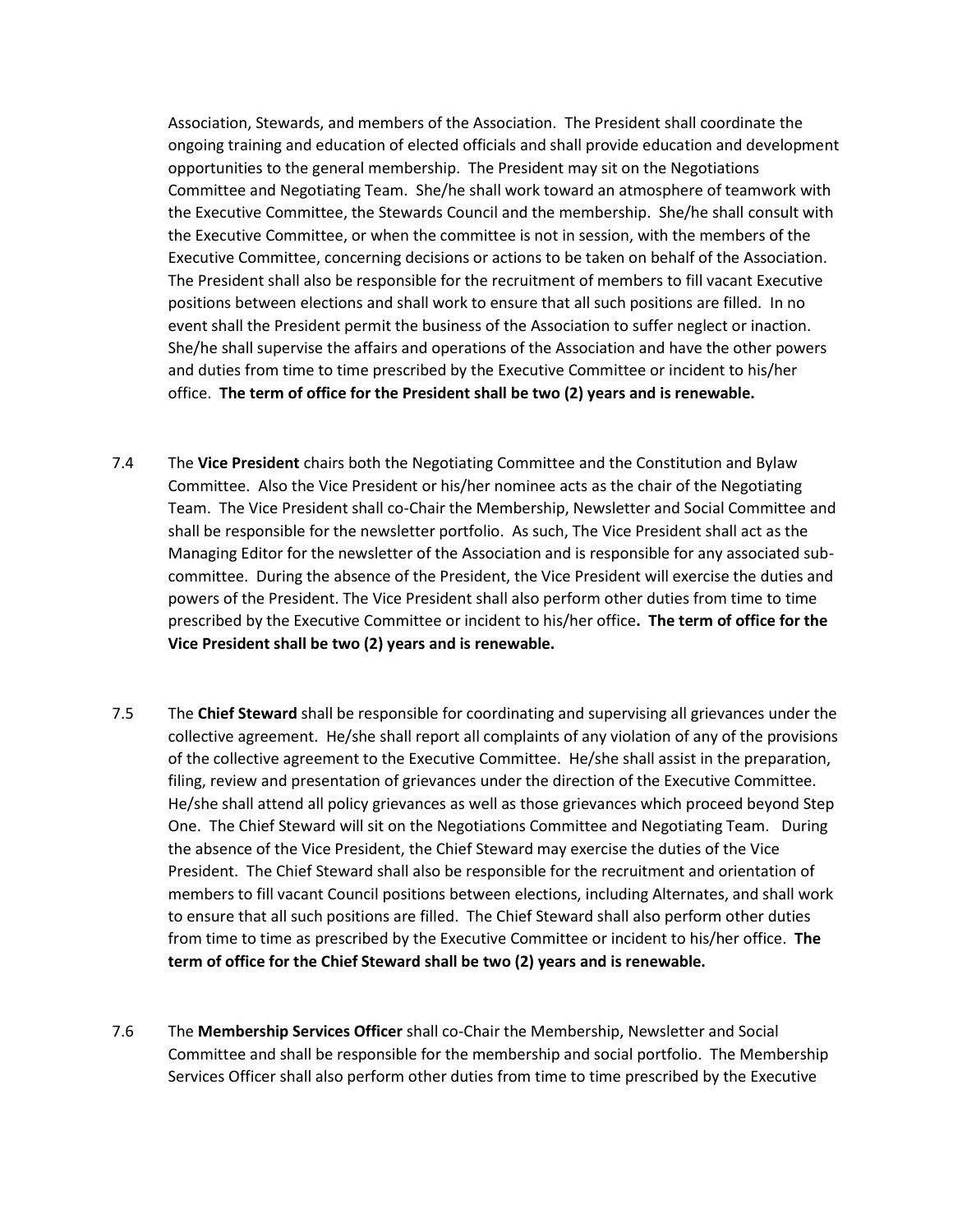Committee or incident to his/her office. **The term of office for the Membership Services Officer shall be two (2) years and is renewable.**

- 7.7 The **Secretary** shall attend all meetings of the Council and of the Executive Committee and all membership meetings of the Association to record all facts and minutes of those proceedings. He/she shall be responsible for the distribution of notices required to be given to members and to Stewards. He/she shall be the custodian of the books, papers, records, correspondence and documents belonging to the Association and shall perform other duties from time to time prescribed by the Executive Committee or that may be incident to his/her office. The Executive Committee may delegate any or all of the duties of this position to an employee of the Association or a member of the Stewards Council. **The term of office for the Secretary shall be two (2) years and is renewable.**
- 7.8 The **Treasurer** shall review all receipts and disbursements of the Association and report such to the Stewards Council by way of a monthly income/expense report. Such review shall ensure expenditures are made only in accordance with the budget as approved in Bylaw 11.3. In addition, the Treasurer shall render, whenever required of him/her, an account of the financial position of the Association. The Treasurer shall ensure that a full and accurate account of the financial transactions of the Association are recorded in proper books of account and that all monies or other valuable effects are deposited in a timely fashion in the name and to the credit of the Association in the bank or banks designated by the Council or Executive Committee. He/she shall annually prepare a budget in accordance with Bylaw 5.2.6. Such budget will be constructed from the written submissions of individual budget line holders and will be recommended by the Finance Committee to the Stewards Council for final approval by the members of the Association. He/she shall co-operate with the auditors of the Association during any audit of the accounts of the Association and perform other duties from time to time prescribed by the Council or Executive Committee or incident to his/her office. Any or all of the duties of this position may be delegated to an employee of the Association (or another member in good standing of the Association) with the approval of the Council. **The term of office for the Treasurer shall be two (2) years and is renewable.**
- 7.9 The **Health and Safety Officer** is responsible for advancing Health and Safety issues. The Health and Safety Officer serves as Chair of the ad hoc Health and Safety Committee, and as a UWOSA representative on the UWO Joint Occupational Health and Safety Committee. **The term of office for the Health and Safety Officer shall be two (2) years and is renewable.**

## Duties of the Stewards Council - Per Article 8 of the UWOSA Constitution

8.1 Definition